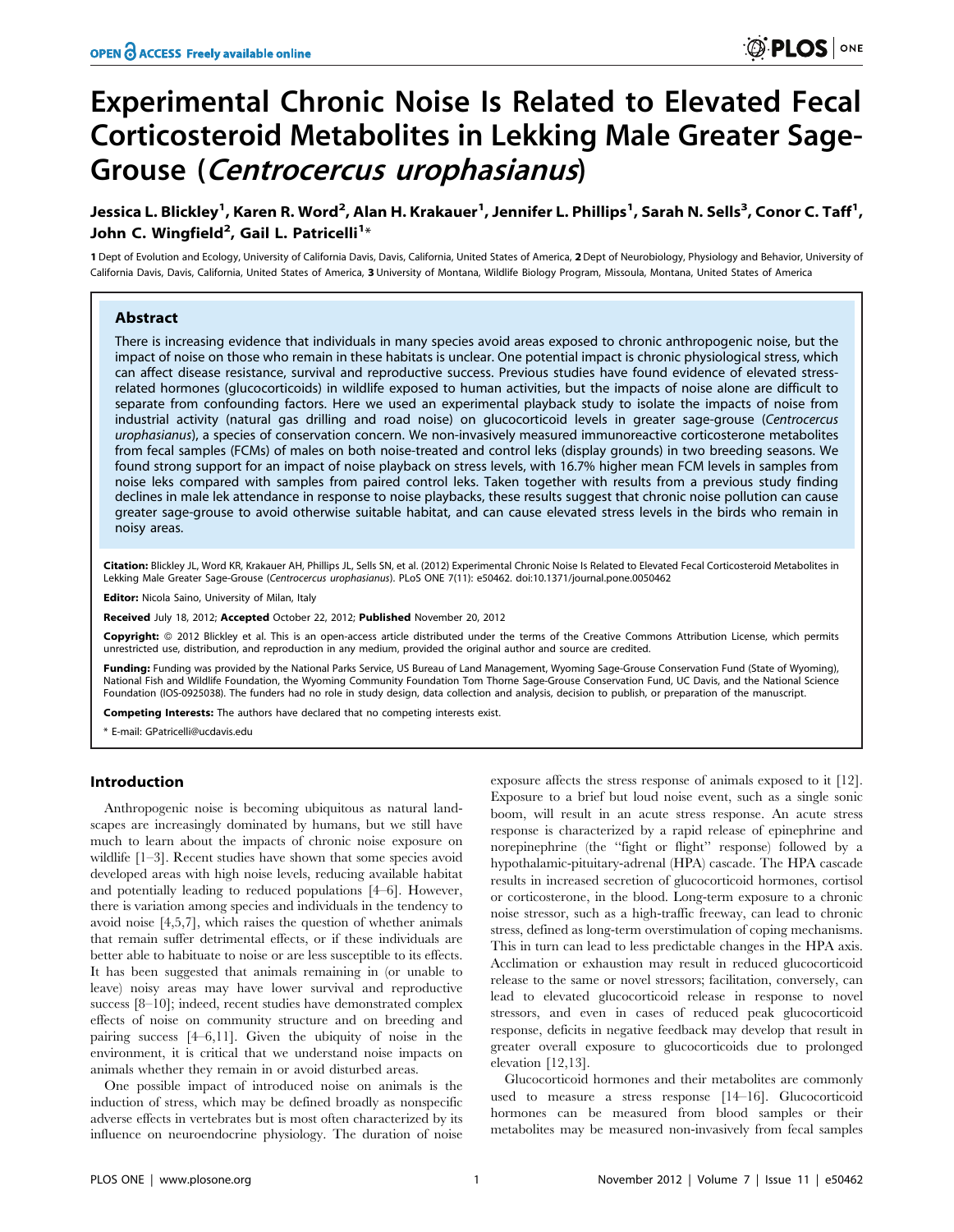as an index of the relative physiological stress of animals [17–19]. Glucocorticoid hormones play a major role in allocating energy, and prolonged exposure due to chronic stress can affect fitness by inhibiting resource allocation to reproductive or immune activities, a condition known as allostatic overload [12,20–24].

Studies in captive animals have found that noise can increase HPA activity and glucocorticoid levels [25,26]; indeed studies of stress physiology often use noise exposure as a method to induce a stress response [27,28]. Previous observational and experimental studies on the impacts of anthropogenic noise on glucocorticoid levels in wild animals have yielded mixed results. Snowmobile and wheeled-vehicle traffic was associated with elevated fecal glucocorticoid metabolites in wolves and elk [14]. Noise is one potential mechanism of this impact, but visual and other types of disturbance may also contribute to these responses; indeed, the quieter activity of Nordic skiing also correlates with FCMs in capercaillie (Tetrao urogallus) [29]. Delaney et al. [30] found behavioral responses in spotted owls to loud noise from visually hidden chainsaws and helicopters, but subsequent studies found no evidence of change in FCMs with exposure to quieter chainsaw noise (below behavioral response threshold) or road proximity to nesting sites [31]. Results from chronic noise studies on humans have also been mixed [32]. Studies of children in areas with high road noise have found increased overnight glucocorticoid levels in urine, as well as impaired circadian rhythms, sleep, memory and concentration, [33] and increased heart-rate responsiveness to acute stressors [34]. However, a study in children living in communities near airports found increases in some measures of stress (blood pressure, epinephrine and norepinephrine) but no similar elevation in overnight urinary cortisol [35]. These results indicate that noise may have a significant effect on glucocorticoids and other stress-related variables in many species, but that further study is needed to determine the degree and extent of these effects and how the effects may vary with different types of noise.

In this study, we test the hypothesis that chronic noise causes an increase in stress levels of lekking greater sage-grouse. We used fecal levels of immunoreactive corticosteroid metabolites (FCMs) as an index of physiological stress and compared FCMs for breeding males on display grounds (leks) with and without experimentally introduced noise. The greater sage-grouse, an iconic species once widespread in western North America, is now declining throughout its range, leading to its listing as an endangered species in Canada and its recent designation as ''warranted but precluded'' for listing under the Endangered Species Act in the USA [36,37]. Over the last decade, natural gas development has expanded rapidly across much of the sage-grouse range and has been implicated in reduced lek attendance and abandonment of long-occupied (often for decades) lek sites by males [e.g. 38,39–41]. Males typically gather on lekking grounds for several hours in the early morning when conditions are quiet and still, a time when they may be particularly vulnerable to disturbance from noise pollution from natural gas development and other sources [42]. To investigate whether noise exposure may have contributed to declines in lek attendance, Blickley et al. [43] experimentally introduced noise from natural gas development activities (drilling and road noise) on leks over three breeding seasons (2006–2008). This noise playback caused immediate and sustained declines in sage-grouse lek attendance. Further, different types of noise had different degrees of impact, with drilling noise and road noise causing an average 29% and 73% decline in lek attendance, respectively, compared to their paired controls. That study provides evidence that anthropogenic noise from energy development causes some males to avoid attending leks with introduced noise, but we do not yet know whether noise also has a

negative impact on the individuals that remain on noisy leks. The lekking season is a time of high metabolic demand [44] and stress [45] for males, so exposure to noise during this period may have a greater fitness cost.

Here we compare the FCM levels of male sage-grouse on control leks and leks with experimentally introduced noise in the second and third seasons of experimental noise playback (2007 and 2008) [43]. We predict that if noise exposure leads to chronic stress, male sage-grouse on experimental leks will have higher FCMs than males on control leks. Such differences in observed FCM levels may also be observed if males with low glucocorticoid levels are more likely to disperse from noise-treated leks, so we compared the variance in FCM levels on noise and control leks. We also investigated whether elevated FCM levels were associated with declines in peak male attendance on leks to determine the value of this metric as a tool for predicting lek declines.

# Materials and Methods

#### Study Area & Experimental Design

Study sites were located on federal land relatively undisturbed by human development in Fremont County, Wyoming  $(42^{\circ} 50')$ ,  $108^{\circ}$  29'30). We monitored a total of 16 leks that were divided into 8 pairs, with the leks of a pair matched according to size and location (6 pairs near the town of Hudson and 2 pairs near the town of Riverton) (Figure 1). Of the 8 lek pairs, 4 pairs were randomly assigned to each noise type, such that there were 4 ''drilling pairs'', each including one lek exposed to drilling noise and a similar lek as its control, and 4 ''road pairs,'' each with one road noise and a matched control. For 3 of the pairs, one lek within a pair was randomly assigned to the treatment (noise) group and the other assigned as control. For the fourth pair, the treatment and control leks were deliberately assigned due to another study that was in progress. During sample collection periods, both leks in a pair were normally visited on the same day.

Noise and playback methods have been previously described [43] and are summarized here. Noise was played beginning in mid-February to early March and continuing through the end of April of each year. Noise was recorded from drilling and main road sites at the Pinedale Anticline natural gas fields and played back using a commercial car amplifier and 3–4 rock-shaped outdoor speakers placed along one edge of the lek. On leks with road-noise playback, recordings of semi-trailer trucks and pickup trucks were combined with 30- and 60-second files of silence at a ratio reflecting the average number of each truck type found on a main energy field access road; these files were then played using the ''random shuffle'' feature on an MP3 player. Most shift changes occur at 8 am, so our playback may underestimate actual traffic levels during the lekking time. On leks with drilling noise, a 14-minute recording of a drilling rig was played on continuous loop. Natural gas development activities occur 24 hours a day, so noise was broadcast continuously day and night at playback levels that approximate the noise level at 0.25 mile (402 m) from a typical drilling site (JLB and GLP unpublished data). Drilling-noise recordings were broadcast on experimental leks at an equivalent sound level  $(L_{eq})$  of 71.4 $\pm$ 1.7 dBF (unweighted decibels) SPL re 20  $\mu$ Pa (56.1±0.5 dBA [A-weighted decibels]) as measured at 16 meters; on road-noise leks, where the amplitude of the noise varied with the simulated passing of vehicles, noise was broadcast at an  $L_{\text{max}}$  (maximum RMS amplitude) of 67.6 $\pm$ 2.0 dBF SPL  $(51.7\pm0.8$  dBA) (see Blickley, et al. [43], for detailed noiseexposure measurements). Noise from playback was localized to each lek due to the small size of our speakers. To control for visual disturbance of the speaker system and researcher presence, control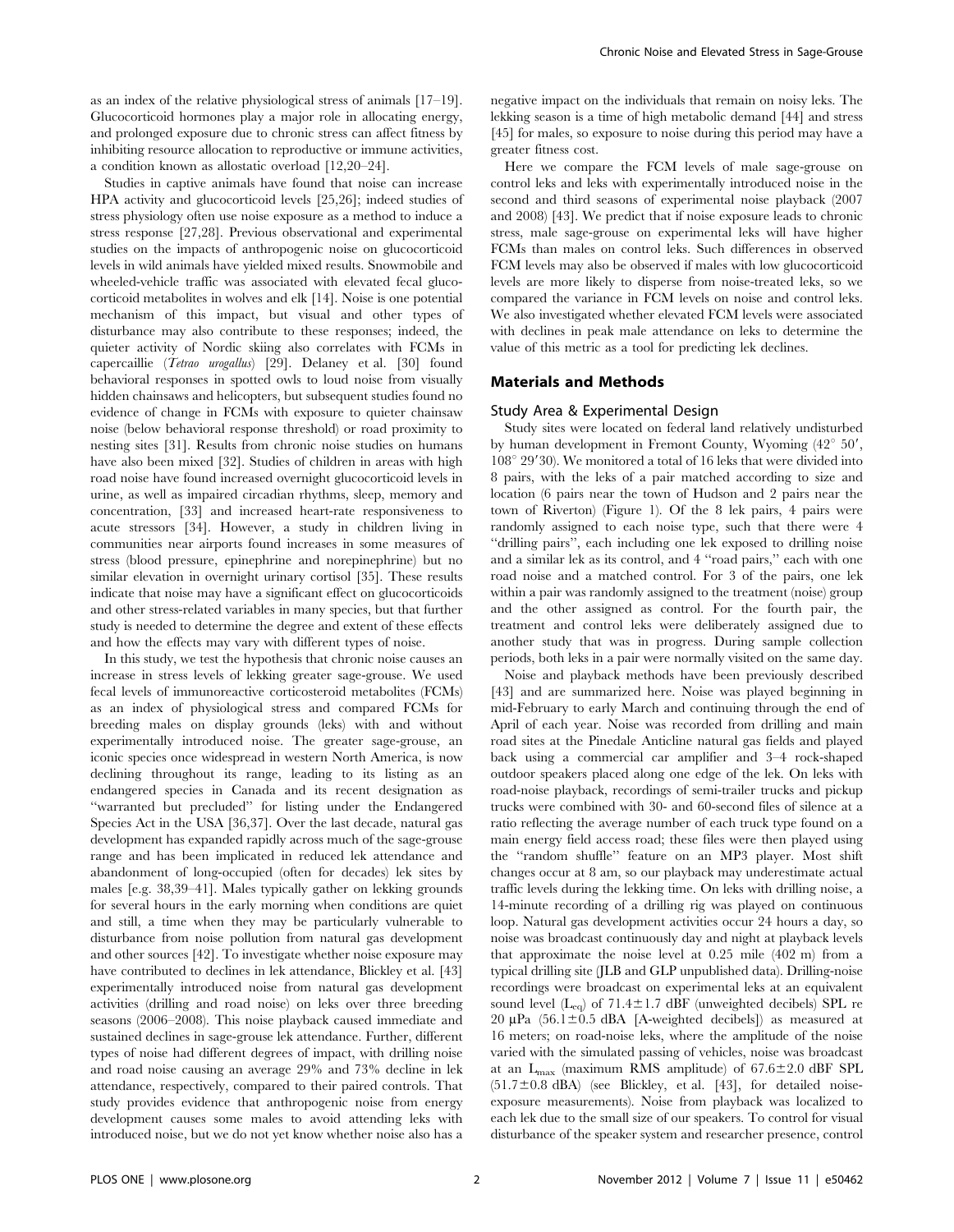

Figure 1. Noise playback study area in Fremont County, Wyoming, USA, 2006–2009. Experimental and control leks were paired on the basis of size and geographic location (the four leks in the upper right are part of the Riverton region, whereas the rest of the leks are in the Lander region). doi:10.1371/journal.pone.0050462.g001

leks had dummy speakers placed in the same arrangement and were also visited to simulate the periodic battery changes on noise leks. This experimental protocol was reviewed and approved by the Animal Care and Use Committee at UC Davis (Protocol # 16435) and the Wyoming Game and Fish Department (Permit  $#$ 33–405).

In the first year of the experiment (2006), we played noise on only 4 of the 8 lek pairs (2 experimental leks with introduced drilling noise, 2 with introduced road noise). Therefore, some leks had been exposed to noise the breeding season prior to the first year of FCM measurement; however, we detected no significant impact of duration of noise exposure on lek attendance [43], so years of noise exposure was not included as a potential explanatory variable in candidate model sets.

# Collection of Fecal Samples

Fecal samples were collected from leks soon after all sage-grouse had left the lek for the morning. Samples were collected twice per year from each lek (once during the mid season [April 4–6 in 2007, April 6–8 in 2008] and once during the late season [April 23–26 in 2007, April 22–24 in 2008]) and were collected from paired leks on the same day. Samples were collected using a sweep-search method in which the entire lek was systematically searched and fresh fecal samples were collected individually in Whirl-Pak bags and labeled with a location on the lek relative to the speakers (or dummy speakers). To minimize the chance of collecting multiple fecal samples from the same individual, we collected samples that were a minimum of 5 meters apart, roughly the minimum territory size of a male sage-grouse. Jankowski [45] found lower FCM levels in female sage-grouse than in breeding male sagegrouse. Therefore to avoid collecting samples from females, we collected samples on dates when female visitation is rare; if there were more than 1–2 females on the lek on a potential collection day, sampling for that lek pair was postponed until the next day. Time to collect samples varied among leks from 20–80 minutes. Samples were frozen at  $-20^{\circ}$ C within a few hours of collection until processing. Jankowski et al. [45] found no difference in FCM levels for greater sage-grouse samples held for variable times up to 16 hours prior to freezing.

#### Extraction & Radioimmunoassay of Cort

We used extraction and assay procedures, with minor modifications, that were previously validated for application to greater sage-grouse by Jankowski et al. [46]. Individual fecal pellets were kept on ice while uric acid (often present in a discrete cap on the pellet) was removed and discarded. Samples were then lyophilized and returned to storage at  $-20^{\circ}$ C. On the day of extraction, individual fecal pellets were weighed to the nearest 0.0001 g, then manually homogenized, vortexed, and shaken in 5 mL of 80% methanol for at least 30 minutes. Longer incubation in methanol often occurred due to the large number of tubes in each assay, but experimentation with overnight extraction produced no substantial change in detected metabolites. Samples were centrifuged at 5000 rpm for 30 minutes, then 1.5mL of supernatant was drawn off, placed in a separate tube, dried under streaming air in a  $70^{\circ}$ C water bath and reconstituted in 1.0 mL of steroid diluent provided in the RIA kit (see below). For some very large samples, it was not possible to remove 1.5 mL; in these cases, 500  $\mu$ L of supernatant was drawn off and reconstitution volume was adjusted accordingly after drying. Extracts were covered with Parafilm and stored at  $4^{\circ}$ C until assayed.

A pooled sample was made by homogenizing a collection of multiple samples from one control lek (Monument lek) in a blender prior to lyophilization. From this pooled sample, 0.5 g was assayed initially to determine parallelism with the RIA standard curve, and one or more pooled samples were included in each extraction and assay.

Radioimmunoassays were conducted according to the manufacturer's instructions (catalog  $#$  07-120103, MP Biomedicals, Costa Mesa, CA) using 1:16 dilution of reconstituted extract. This RIA kit utilizes a rabbit-produced BSA IgG polyclonal antibody against corticosterone-3-carboxymethyloxime. This antibody has been widely used for fecal assays due to its ability to bind a broad spectrum of corticosteroid metabolites [47]. Samples were randomly distributed among assays with respect to year and treatment to minimize any impacts of inter-assay variation.

FCM measures were adjusted for the mass of the fecal sample (ng ICM/g sample) to account for differences among leks in fecal pellet mass. In dividing ICM by sample mass, we effectively assume that the relationship between sample mass and fecal transit time (during which corticosteroid metabolites are secreted into the lumen of the gut) is positive and linear. To guard against faults in this assumption, we ran the same statistical analyses using ''per sample'' FCM data and found no difference in the main effects as reported.

# Statistical Analysis

Fecal glucocorticoid metabolites levels were natural log-transformed to meet assumptions of normality and homoscedasticity prior to analysis. We used an information theoretic approach to evaluate the support for alternative candidate models using Akaike's Information Criterion for small sample sizes  $(AIC<sub>c</sub>)$ [48]. Candidate models for the overall effect of noise (Noise effect models) were linear mixed-effect models that assessed the relationship between explanatory variables and the concentration of FCMs collected from experimental and control leks. Potential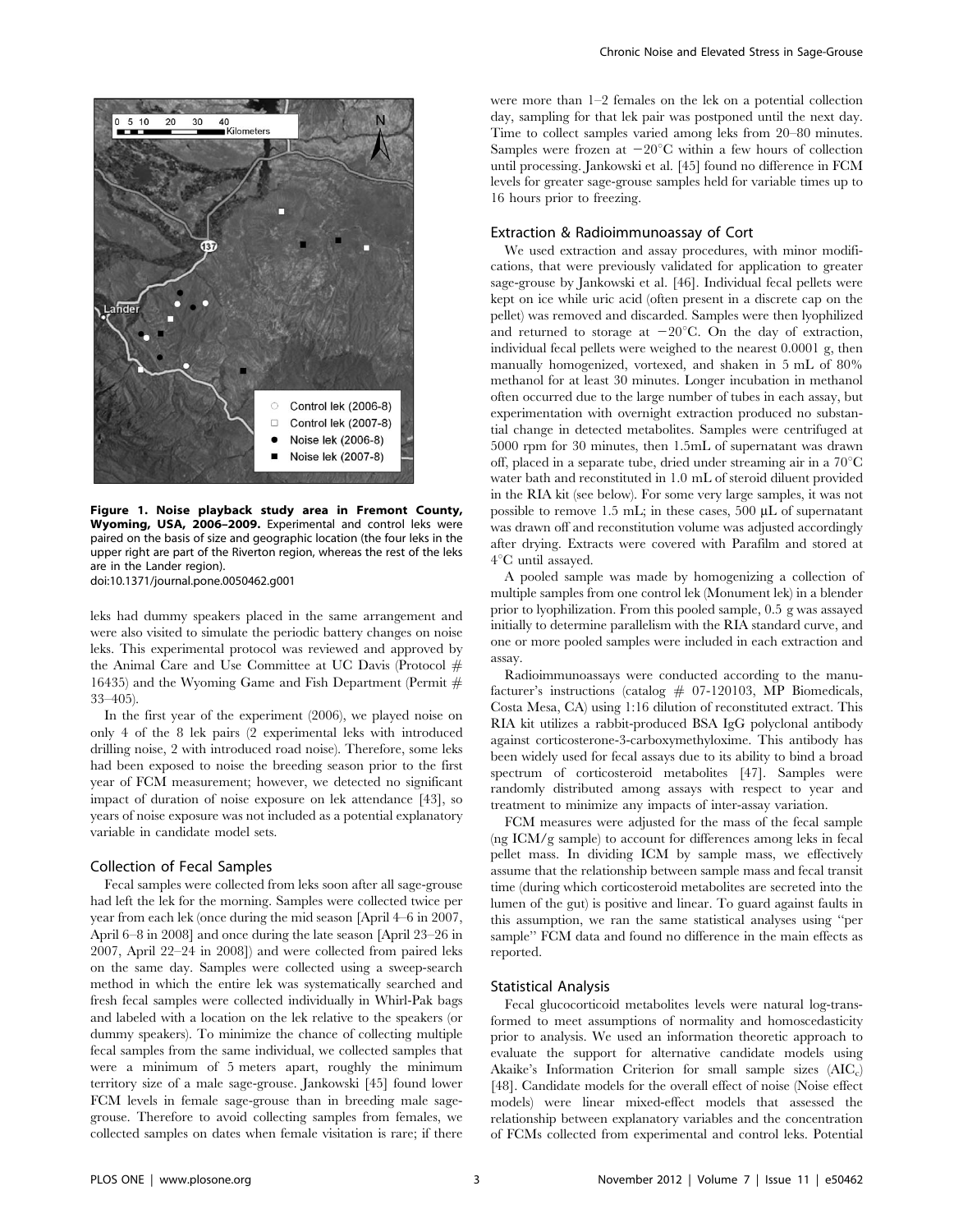explanatory variables included pair type (NoiseType, drilling or road noise), control status (Treatment, noise or control), pellet/ collection distance from speakers (SpeakerDist), maximum lek size for that year (MaxSize), location (Hudson or Riverton), season (early or late April), and relevant interactions (see Table 1 for full set of candidate models). All models contained lek pair ID, and year (2007 or 2008) as random effects.

We also evaluated a set of candidate models that assessed the relationship between the concentration of FCMs on experimental leks and the declines in peak male attendance from the previous year (attendance models). Models contained lek ID and year (2007 or 2008) as random effects. Models were ranked on the basis of differences in AICc scores  $(AAICc)$  and were assigned Akaike weights (wi ) corresponding to the degree of support. We calculated model-averaged coefficients and variable importance (sum of variable weights for all models in which the variable was included) for variables contained in all models that received strong support  $(\Delta AICc \leq 2)$ . We also compared the variance in FCM concentrations measured on noise and control leks using a Levene's test. All statistical analyses were performed in R (version 2.12.1, R Development Team 2010).

### Results

We measured baseline fecal immunoreactive corticosterone metabolites of 103.2 and 119.9 ng/g for control and treatment groups, respectively (Table 2). These values are lower than baseline measures of approximately 149 ng/g obtained previously for breeding male greater sage-grouse in Nevada, from which fecal samples were collected after capture [45].

Males on leks exposed to noise had higher (16.7% on average) FCM levels compared with controls  $(w_i= 0.96,$  Table 1, 2; Figure 2). While models that included the effect of Treatment (noise versus control) were highly supported by the data, there was little support for an interaction of Treatment with NoiseType variable  $(w_i = 0.01,$  Table 1), indicating that while noise exposure was associated with increased cort, there was little difference in FCM levels between leks with drilling versus road-noise playback. Candidate models containing other possible explanatory variables, including distance from the nearest speaker (SpeakerDist), maximum size of the lek (MaxSize), the regional location of the lek in the Hudson area or Riverton area (Location) and time of the season (Season), received little support relative to the null model (Table 1, Figure 2B), indicating that none of these factors had a strong influence on FCM levels.

To determine whether noise-playback leks with a higher stress response were associated with larger declines in lek attendance, we compared candidate models for the relationship between FCM level and change in lek attendance from the previous year. Only the null model received support (Table 3), indicating that fecal FCM level was not associated with the magnitude of changes in lek attendance on noise leks.

Finally, we examined whether there was a difference in variance among samples on noise leks and control leks. We found no significant differences in variance between treatment types in 2007 (variance on noise leks  $= 7729.94$ , control leks  $= 6168.28$ , Levene's

Table 1. Mixed-effect candidate models for the effect of noise playback on mass-dependent FCM concentrations (natural logtransformed).

| Model <sup>a,b</sup>                                                                                                               | $\kappa$       | $\Delta$ AIC <sub>c</sub> <sup>d</sup> | $W_i$ <sup>e</sup> |
|------------------------------------------------------------------------------------------------------------------------------------|----------------|----------------------------------------|--------------------|
| Treatment <sup>f</sup>                                                                                                             | 5              | $\mathbf{0}$                           | 0.66               |
| Treatment + Location                                                                                                               | 6              | 2.4                                    | 0.20               |
| Treatment + Location + Treatment:Location                                                                                          | $\overline{7}$ | 4.7                                    | 0.06               |
| Null- random effects only                                                                                                          | 4              | 5.5                                    | 0.04               |
| Treatment + Season                                                                                                                 | 6              | 6.5                                    | 0.03               |
| Treatment + Season + Treatment: Season                                                                                             | 7              | 10.0                                   | < 0.01             |
| Treatment + NoiseType + Treatment:NoiseType                                                                                        | $\overline{7}$ | 10.8                                   | < 0.01             |
| Treatment + Location + NoiseType + Treatment: Location + Treatment: NoiseType                                                      | 9              | 11.2                                   | < 0.01             |
| Treatment + NoiseType + Season + Treatment: Season + Treatment: NoiseType                                                          | 9              | 20.7                                   | < 0.01             |
| Treatment + MaxSize + Treatment:MaxSize                                                                                            | 7              | 25.3                                   | < 0.01             |
| Treatment + NoiseType + Season + Treatment:NoiseType + Treatment:Season +<br>Treatment:NoiseType:Season                            | 11             | 27.3                                   | < 0.01             |
| Treatment + SpeakerDistance + Treatment:SpeakerDistance                                                                            | 7              | 27.5                                   | < 0.01             |
| Treatment + NoiseType + MaxSize + Treatment:NoiseType + Treatment:MaxSize                                                          | 10             | 35.4                                   | < 0.01             |
| Treatment + NoiseType + SpeakerDistance + Treatment:NoiseType +<br>Treatment:SpeakerDistance                                       | 9              | 38.2                                   | < 0.01             |
| Treatment + NoiseType + MaxSize + Treatment:NoiseType + Treatment:MaxSize +<br>Treatment:NoiseType:MaxSize                         | 12             | 45.1                                   | < 0.01             |
| Treatment + NoiseType + SpeakerDistance + Treatment:NoiseType +<br>Treatment:SpeakerDistance + Treatment:NoiseType:SpeakerDistance | 11             | 60.4                                   | < 0.01             |

<sup>a</sup>Abbreviations of predictor variables in methods.

<sup>b</sup>All models contain lek pairing and year as a random effect.

<sup>c</sup>Number of parameters in the model.

dDifference in  $AIC_c$  (Akaike's Information criteria for small sample size) values from the top ranking model.<br>Selection woight (Probability that the model is the best fit model giving the data and model candidate set)

 $e^{\theta}$ Akaike weight (Probability that the model is the best fit model giving the data and model candidate set).

 $^{\mathsf{f}}$ Model with substantial support ( $\Delta$ AIC<sub>c</sub> <2).

doi:10.1371/journal.pone.0050462.t001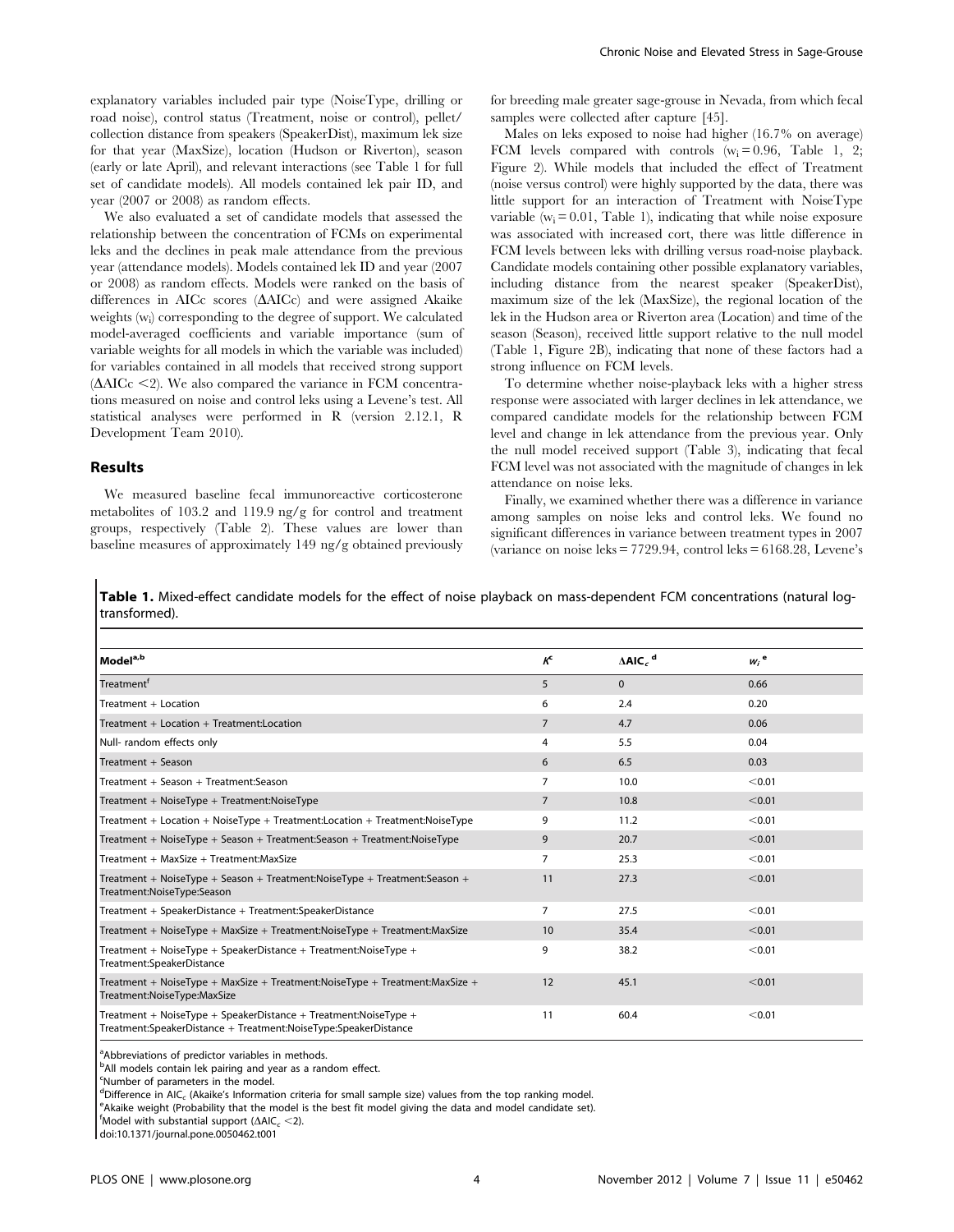**Table 2.** Parameter estimates ( $\pm$  SE) and relative variable importance for variables in highly supported models ( $\Delta AIC$ , <3).

| Variable         | Parameter estimates <sup>a</sup> | Parameter estimates (back-<br>transformed) <sup>b</sup> | Relative variable importance <sup>c</sup> |
|------------------|----------------------------------|---------------------------------------------------------|-------------------------------------------|
| Intercept        | $4.63$ $(.06)$                   | $103.2^d$                                               |                                           |
| Treatment:Noise  | .15 (.04)                        | $16.7^\circ$                                            | 0.96                                      |
| Location: Hudson | 0.02(.01)                        | 2.9 <sup>d</sup>                                        | 0.26                                      |

<sup>a</sup>Parameter estimates are natural-log transformed.

<sup>b</sup>SE not included due to back-transformation.

<sup>c</sup>Relative variable importance is the summed total of the model weights for models containing that variable.

<sup>d</sup>Intercept value was added to parameter estimates prior to back-transformation and then subtracted.

doi:10.1371/journal.pone.0050462.t002

 $W = 0.6327$ ,  $p = 0.427$ ). Variance on noise leks was significantly higher than on control leks in 2008 (variance on noise leks = 4462.28, control leks = 2758.69, Levene's  $W = 6.6064$ ,  $p = 0.01$ .

#### **Discussion**

We found higher (16.7%) FCM levels on noise-treated leks compared to controls, supporting the hypothesis that chronic noise pollution increases stress levels in male greater sage-grouse. Combined with results from monitoring of lek attendance in the same experiment [43], these results suggest that noise from natural gas development activities can dramatically decrease male attendance on leks and cause physiological impacts on males that remain on noisy leks. The mean level of FCMs in remaining birds was not a good predictor of the degree of decline in peak male attendance on a lek compared with the previous year, indicating that the FCM level measured on a lek is not diagnostic of an effect of noise on peak male attendance (Table 3). Further, we did not find support for an effect of distance from the speakers on FCM levels. Male sage-grouse typically maintain a fixed territory on a lek throughout the season. Within a noise-treated lek, each individual's exposure to noise varied, depending on the location of their territory relative to the speakers. Since noise levels decline exponentially with distance from the speakers, the lack of a distance effect suggests that stress is not exclusively dependent on the noise exposure of individuals. Instead, noise impacted FCM levels on a lek-wide basis.

Blickley et al. [43] found a decline in lek attendance on roadnoise leks more than twofold larger than the decline in lek attendance on drilling-noise leks, yet we found no difference in FCM levels between noise-playback types (Table 1, Figure 1). Both noise sources have most of their sound energy  $\leq$  kHz, but road noise is less predictable than drilling noise and more intermittent,



Figure 2. FCM concentrations from control and noise-treated groups. Data shown (A) pooled by season and (B) for mid and late season samples. Horizontal line represents the median value, box ends represent upper and lower quartiles, whiskers represent maximum and minimum values and open circles represent outliers. Plots present measured FCM values, not model output, which is presented in Table 2. doi:10.1371/journal.pone.0050462.g002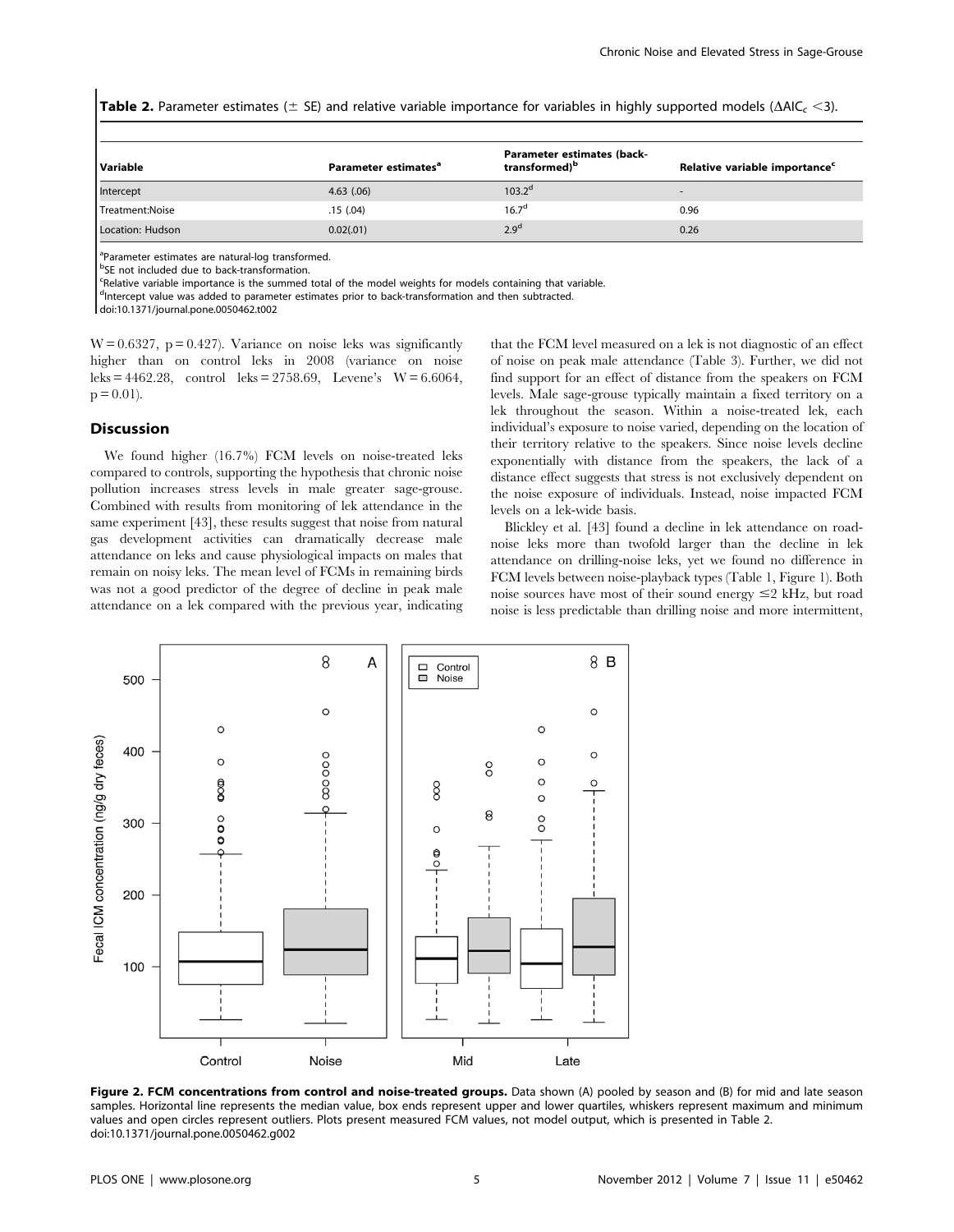| <b>Table 3.</b> Mixed-effect candidate models assessing the |
|-------------------------------------------------------------|
| relationship of FCM concentrations and changes in lek       |
| attendance from the previous year on noise-playback leks.   |

| Model <sup>a,b</sup>       | $\kappa$ | $\Delta$ AIC <sub>c</sub> <sup>d</sup> | $W_i$ <sup>e</sup> |  |
|----------------------------|----------|----------------------------------------|--------------------|--|
| Null- random effects onlyf |          |                                        | 0.90               |  |
| Fecal cort                 |          | 4.6                                    | 0.10               |  |

<sup>a</sup>Abbreviations of predictor variables in methods.

<sup>b</sup>All models contain lek pairing and year as a random effect.

<sup>c</sup>Number of parameters in the model.

 $^{\text{d}}$ Difference in AIC $_{\text{c}}$  (Akaike's Information criteria for small sample size) values from the top ranking model.

e Akaike weight.

 $^{\mathsf{f}}$ Model with substantial support ( $\Delta$ AIC<sub>c</sub> <3).

doi:10.1371/journal.pone.0050462.t003

leading to a lower average noise exposure across road-noise leks  $(43.2\pm0.89$  dBA L<sub>eq</sub>) than drilling-noise leks  $(56.1\pm0.45$  dBA L<sub>eq</sub>) [43]. Studies on physiological stress in rodents indicate that stressors administered at unpredictable intervals result in greater elevations in plasma corticosterone [49]. Since cort levels may also be implicated in decisions to escape from deleterious conditions [50], we cannot say with certainty that noise type has no differential impact on FCM levels, only that there was no difference observed among males that chose to remain. If road noise did result in a greater cort response in some birds, but the most susceptible birds were also the most likely to disperse, differences would not necessarily be expected among remaining birds. In this scenario, it is likely that variance would be reduced in leks with high losses, reflecting disappearance of individuals with higher FCM levels. Levene's tests did not identify any such difference in variance (indeed, there was a significant difference in one year of the study, but in the opposite direction to predictions). However, the possibility that dispersal is linked to FCM levels cannot be ruled out. Regardless of whether the stress levels of birds on noise leks increased, or whether only high-stress-level individuals remained on noisy leks, these results indicate that chronic noise at leks creates less desirable habitat for greater sagegrouse.

The unknown status of dispersed grouse – and their unknown destinations – leaves several other possible scenarios that should be considered. It is possible that the individuals most likely to disperse could have had different cort profiles at the outset compared with those more prone to remain. If noise playback caused individuals with lower integrated cort to disperse away from noisy leks, that coupled with the possible addition of those birds to control leks could cause trends similar to those observed here. Two possible sources of variation in pre-experiment cort levels among individuals are age and social status [51–53]. Reduced juvenile recruitment may have contributed to the observed declines in lek attendance on noise leks, potentially leading to a difference in age structure on noise and control leks [43]; however, this is unlikely to explain the results of this study. Studies of altricial and semialtricial birds have found lower stress responsiveness shortly after hatching, but responses resemble those of adults by the age of fledging or first molt [54–57]. Since young male sage-grouse attending leks are likely to be at least 10 months old and after their first molt, it is unlikely that they would have lower stress response than adults. Social status can also be related to corticosteroid levels [58], therefore social upheaval caused by dispersal between noise and control leks may have contributed to observed FCM levels. Further studies are needed determine whether age-class- and social-status-dependent dispersal in response to noise contributed to the observed results.

Unlike noise sources in most energy development sites, our noise introduction in this study was localized to the immediate lek area, so birds were exposed to noise for only a few hours a day, and only during the breeding season. Therefore, we cannot quantify the effects of noise on FCMs for wintering, nesting or foraging males. Noise at energy development sites is less seasonal and more widespread and may thus affect birds at all life stages, with a potentially greater impact on stress levels. In addition, we looked only at male stress levels in this study, but males and females may respond differently to stress. For example, Jankowski et al. [45] measured FCM levels in sage-grouse in habitats with and without cattle grazing; they found no difference in male FCM levels in response to grazing regime, however, breeding females showed elevated stress response in grazed areas. This suggests that females may be more vulnerable to some types of disturbance; further studies are needed to assess whether female stress levels are influenced by noise.

#### Why might noise be stressful?

Increased adrenocortical activity occurs in response to circumstances perceived as threatening by an animal. Although we cannot determine from this study the extent to which noise itself is a threat to sage-grouse, noise may affect social dynamics and increase the perception of threat. Noise may have social impacts on sage-grouse by masking acoustic communication on the lekking grounds [42]. Masking occurs when the perception of a sound is decreased by the presence of background noise, which may reduce the efficacy of acoustic communication. Acoustic signals play an important role in many social interactions, including mate attraction and assessment, territorial interactions, recognition of conspecifics and alarm calling in response to environmental threats [9,10,59]. Masking of these acoustic signals may alter or interfere with social interactions and mate choice behaviors [60,61].

For prey species such as sage-grouse, noise may also increase stress levels by masking the sounds of approaching predators and increasing the perception of risk from predation [62,63]. The degree to which noise directly affects mortality through changes in predation is largely unknown, as few studies have compared predation rates or hunting success in noisy and quiet areas while controlling for other confounding factors. Francis et al. [4] did so and found that nest predation rates in some songbirds decline in noise-impacted areas, as the dominant nest predator avoided noise. This suggests that noise may cause complicated changes in predator-prey dynamics. Noise may also cause stress due to shortterm disruptions in behavior, such as startling or frightening animals away from food or other resources [2,64]. Further, if individuals associate a particular type of noise, such as road noise, with a danger, such as vehicular traffic, this may provoke a stress response [43].

#### The impacts of chronic stress

Glucocorticoid release under challenging conditions is an adaptation to life in an unpredictable and threatening world [20]; individuals benefit from curtailing reproduction, altering behavioral patterns, and redirecting metabolic substrates to maximize glucose availability for action in response to genuine threats. Glucocorticoid levels alone are not directly or inversely correlated with fitness measures under all conditions [65], however, chronic adrenal activation has many known trade-offs that result in vulnerability to disease and death [22]. Unlike threats from predators, food shortages and inclement weather, noise typically does not directly threaten the survival of an individual or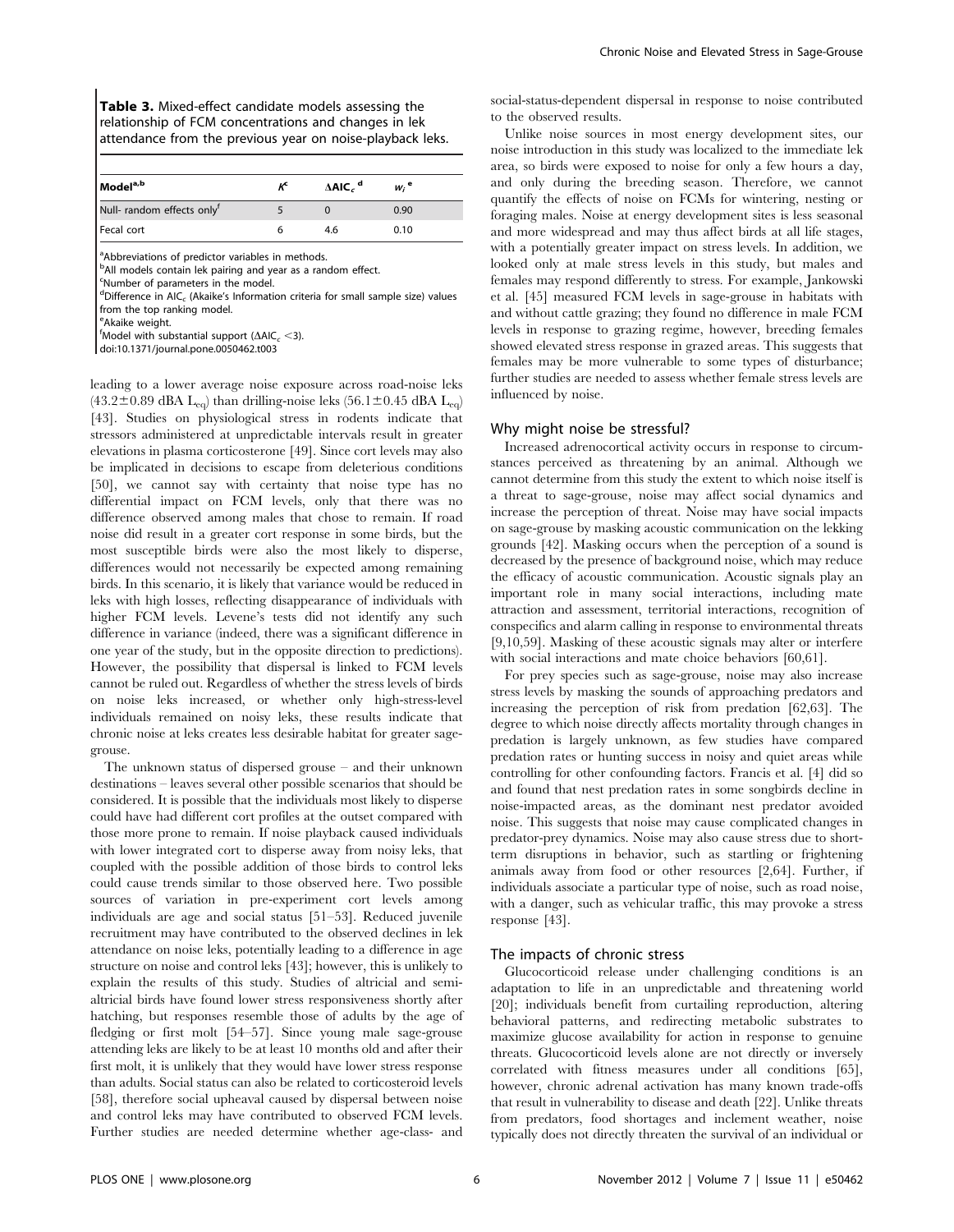its offspring (though there may be exceptions, as discussed below). Therefore, the cost of chronic adrenal activation in response to noise pollution is unlikely to be outweighed by the benefits in most cases, and thus the net result may be adverse.

One important trade-off is the effect of corticosterone on immune response. Chickens infected with West Nile Virus (WNV) and administered corticosterone had increased oral shedding and lengthened duration of viremia compared to those without elevated cort [66]. For sage-grouse, which are highly susceptible to WNV [67,68], reduced immune response due to elevated glucocorticoid levels could have a significant effect on survival in areas where they are exposed to WNV. Therefore, despite the adaptive nature of the stress response under natural conditions, elevated glucocorticoid levels due to human disturbance may have detrimental long-term impacts on welfare and survival of sagegrouse and other wildlife.

#### Stress as an indicator of human impacts on sage-grouse

Measurement of FCMs may provide a non-invasive monitoring tool to assess the impact of human development (e.g. oil and gas drilling, wind farms, highways, off-road vehicle traffic) on stress levels of greater sage-grouse and other species. However comparisons between disturbed and undisturbed areas would need to account for differences in age, sex, and breeding condition of individuals sampled as well as for differences in the environmental conditions between sites in order to isolate stress as the likely cause of change [15,18,69]. We controlled for such differences by using an experimental presentation of noise that minimized effect on other habitat variables, limiting our collection to lekking birds, collecting only on days with limited female attendance and collecting samples from all leks within a short 2–3 day window. We did not find support for differences in FCM levels from samples collected in early versus late April within each season  $(\sim 20 \text{ days}$  apart in a 2–3 month breeding season), and only limited evidence for an effect of location (Hudson vs. Riverton,  $\sim$ 32 kilometers apart), suggesting that these temporal and spatial differences did not affect FCM levels in our study. However with a larger sample of leks or in another region or time period, it is possible that such differences might emerge.

#### References

- 1. Kight CR, Swaddle JP (2011) How and why environmental noise impacts animals: an integrative, mechanistic review. Ecology Letters 14: 1052–1061.
- 2. Barber JR, Crooks KR, Fristrup KM (2009) The costs of chronic noise exposure for terrestrial organisms. Trends in Ecology & Evolution 25: 180–189.
- 3. Blickley JL, Patricelli GL (2010) Impacts of Anthropogenic Noise on Wildlife: Research Priorities for the Development of Standards and Mitigation. Journal of International Wildlife Law and Policy 13: 274–292.
- 4. Francis CD, Ortega CP, Cruz A (2009) Noise Pollution Changes Avian Communities and Species Interactions. Current Biology 19: 1415–1419.
- 5. Habib L, Bayne EM, Boutin S (2007) Chronic industrial noise affects pairing success and age structure of ovenbirds Seiurus aurocapilla. Journal of Applied Ecology 44: 176–184.
- 6. Bayne E, Habib L, Boutin S (2008) Impacts of Chronic Anthropogenic Noise from Energy-Sector Activity on Abundance of Songbirds in the Boreal Forest. Conservation Biology 22: 1186–1193.
- 7. Hu Y, Cardoso GC (2009) Are bird species that vocalize at higher frequencies preadapted to inhabit noisy urban areas? Behavioral Ecology 20: 1268–1273.
- 8. Slabbekoorn H, Ripmeester EAP (2008) Birdsong and anthropogenic noise: implications and applications for conservation. Molecular Ecology 17: 72–83.
- 9. Warren PS, Katti M, Ermann M, Brazel A (2006) Urban bioacoustics: it's not just noise. Animal Behaviour 71: 491–502.
- 10. Patricelli GL, Blickley JL (2006) Overview: Avian communication in urban noise: the causes and consequences of vocal adjustment. The Auk 123: 639–649.

#### Conclusions

Taken together, results from Blickley et al. [43] and this study suggest that noise alone can cause greater sage-grouse to avoid otherwise suitable habitat and increase the stress responses of birds that remain in noisy areas. Thus, noise mitigation may be a fruitful conservation measure for this species of concern. In this study, we focused on the effects of noise from roads and drilling rigs in natural gas development areas; other natural gas development infrastructure, including compressor stations and generators, produces noise similar to drilling rigs, with the potential for similar effects on FCM levels. Likewise, other types of energy development produce noise similar in frequency, timing, and amplitude to the noise sources used here, including shale gas, coalbed methane, oil, and geothermal development. The noise sources used in this study also share some characteristics with other anthropogenic noise sources that are increasing across the landscape, like wind turbines, off-road vehicles, highways and urban development; this suggests that the impacts on greater sagegrouse observed here may be widespread. More generally, populations of many species of birds [4,70–74] and mammals [75–78] decline with proximity to noisy human activities, such as roads, urban and industrial developments. While further study is needed to determine whether chronic noise exposure contributes to the impacts of these human activities by activating the chronic stress response, this study adds to a growing body of evidence that such noise pollution is a threat to wildlife [1,2], significantly increasing our estimates of the footprint of human development beyond the boundaries of visible disturbance.

# Acknowledgments

For help and advice during the conception and execution of this project we thank Kurt Fristrup, Tom Rinkes, Sue Oberlie, Stan Harter, Tom Christiansen, Diane Blackwood and our many excellent field assistants. For statistical advice and helpful comments on the manuscript, we thank Teresa L. Iglesias, the Patricelli Lab at UC Davis and two anonymous reviewers.

# Author Contributions

Conceived and designed the experiments: JLB GLP AHK SNS. Performed the experiments: JLB AHK GLP SNS KRW JLP JCW. Analyzed the data: JLB KRW GLP AHK JLP CCT JCW. Contributed reagents/materials/ analysis tools: GLP JCW. Wrote the paper: JLB KRW GLP.

- 11. Francis CD, Kleist NJ, Ortega CP, Cruz A (2012) Noise pollution alters ecological services: enhanced pollination and disrupted seed dispersal. Proceedings of the Royal Society B: Biological Sciences.
- 12. Wikelski M, Cooke SJ (2006) Conservation physiology. Trends in Ecology & Evolution 21: 38–46.
- 13. Romero LM (2004) Physiological stress in ecology: lessons from biomedical research. Trends in Ecology & Evolution 19: 249–255.
- 14. Creel S, Fox JE, Hardy A, Sands J, Garrott B, et al. (2002) Snowmobile Activity and Glucocorticoid Stress Responses in Wolves and Elk. Conservation Biology 16: 809–814.
- 15. Wasser SK, Bevis K, King G, Hanson E (1997) Non-Invasive Physiological Measures of Disturbance in the Northern Spotted Owl. Conservation Biology 11: 1019–1022.
- 16. Thiel D, Jenni-Eiermann S, Palme R (2005) Measuring corticosterone metabolites in droppings of capercaillies (Tetrao urogallus). Bird Hormones And Bird Migrations: Analyzing Hormones In Droppings And Egg Yolks And Assessing Adaptations In Long-Distance Migration. pp. 96–108.
- 17. Wasser SK, Bevis K, King G, Hanson E (1997) Noninvasive Physiological Measures of Disturbance in the Northern Spotted Owl. Conservation Biology 11: 1019–1022.
- 18. Millspaugh JJ, Washburn BE (2004) Use of fecal glucocorticoid metabolite measures in conservation biology research: considerations for application and interpretation. General and Comparative Endocrinology 138: 189–199.